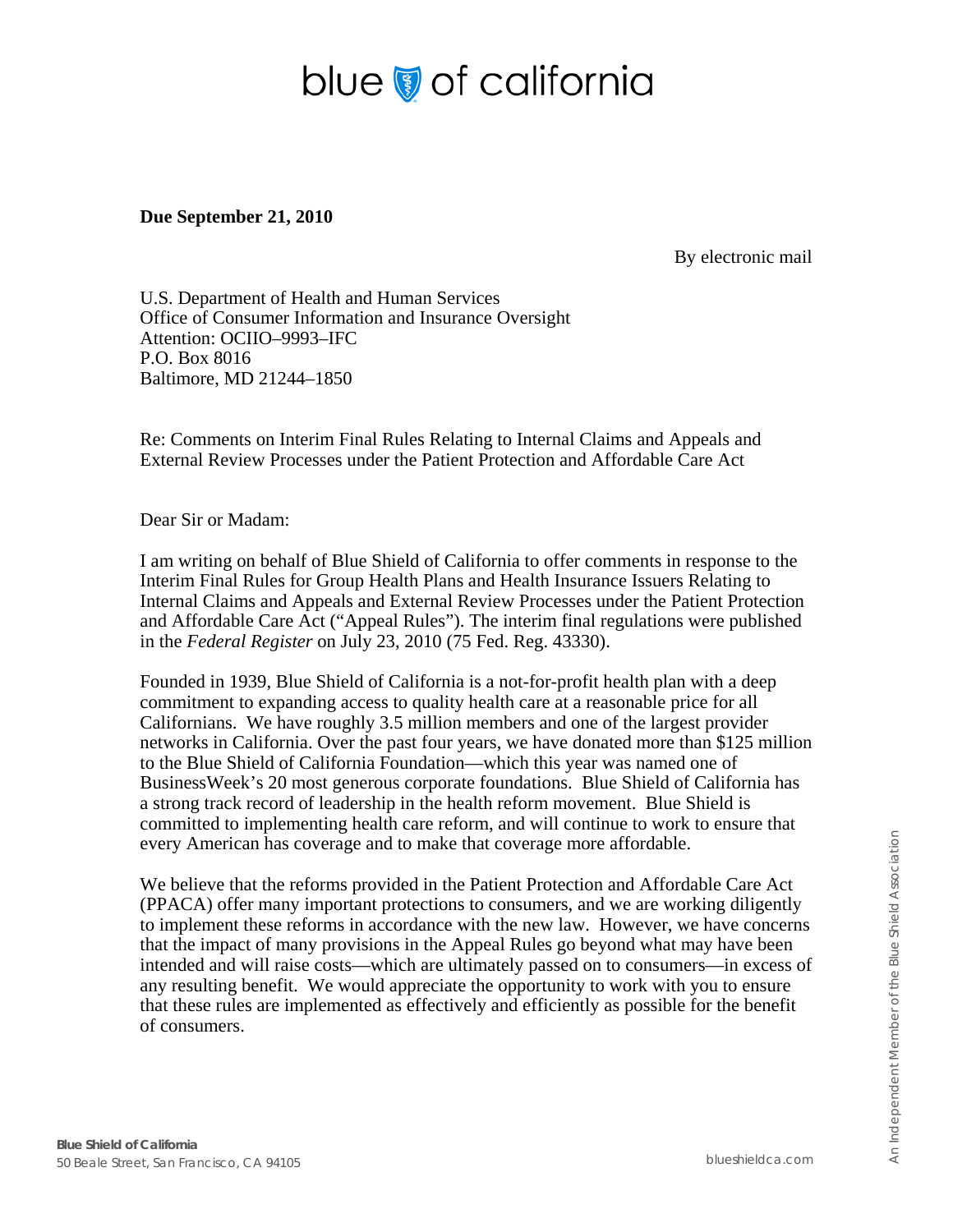# **Required Disclosure of Treatment Codes:**

• *Privacy Concerns*:

 $\overline{a}$ 

The Patient Protection and Affordable Care Act (PPACA) includes new requirements to ensure that consumers have access to a full and fair appeals process for handling health plan benefit determinations. While Blue Shield of California understands and supports the need for an effective appeals process, the Appeal Rules will require plans to disclose detailed and very sensitive information about a patient's diagnosis and treatment on common Explanation of Benefit (EOB) statements. Health plans regularly send EOBs to consumers following each visit to a physician, lab test, or treatment at a hospital. While this information is currently provided in a general form to avoid privacy concerns, the new rules would legally require plans to send information, generally distributed through the mail, which provides very private and sensitive information about the health status of patients.

The Appeal Rules specifically require a health plan to supply additional information related to "adverse benefit determinations" by the plan. The goal is to provide consumers with information "sufficient to identify the claim involved," including the date of service, the name of the provider, and the amount of the claim. However, pursuant to the new Appeal Rules, health plans must also provide the diagnosis code (specifically ICD-9 code, ICD-10 code, or DSM-IV code), the treatment code (such as a CPT code) and the meaning of these codes. These codes provide very specific information about diagnosis and treatment.

Sensitive issues like mental health treatment, AIDS diagnosis, and abortion services would be identified by specific ICD-9 codes and CPT procedure codes. Additionally, health plans are required to provide "the corresponding meaning" of the codes on the EOB. For obvious reasons, requiring plans to disclose this information on EOBs raises significant privacy concerns. These privacy concerns may be magnified for dependents up to age 26 who may be covered by their parents' health plan.

It is important to understand that the Appeal Rules apply their requirements broadly so that almost every bill or statement of benefits from a health plan will include this information. That is because, while the Appeal Rules only apply to "adverse benefit determinations," the Department of Labor defines an "adverse benefit determination" to include any time a health plan fails to pay for all items billed on the claim or applies a copayment.<sup>1</sup> Routinely, individual items on a claim may not be covered for any number of

<sup>&</sup>lt;sup>1</sup> See Department of Labor Compliance Assistance, Group Health and Disability Plans, Benefit Claims Procedure Regulation (29 CFR 2560.503-1): "Question: If a claimant submits medical bills to a plan for reimbursement or payment, and the plan, applying the plan's limits on copayment, deductibles, etc., pays less than 100% of the medical bills, must the plan treat its decision as an adverse benefit determination? Answer: Under the regulation, an "adverse benefit determination" generally includes any denial, reduction, or termination of, or a failure to provide or make payment (in whole or in part) for, a benefit. In any instance where the plan pays less than the total amount of expenses submitted with regard to a claim, while the plan is paying out the benefits to which the claimant is entitled under its terms, the claimant is nonetheless receiving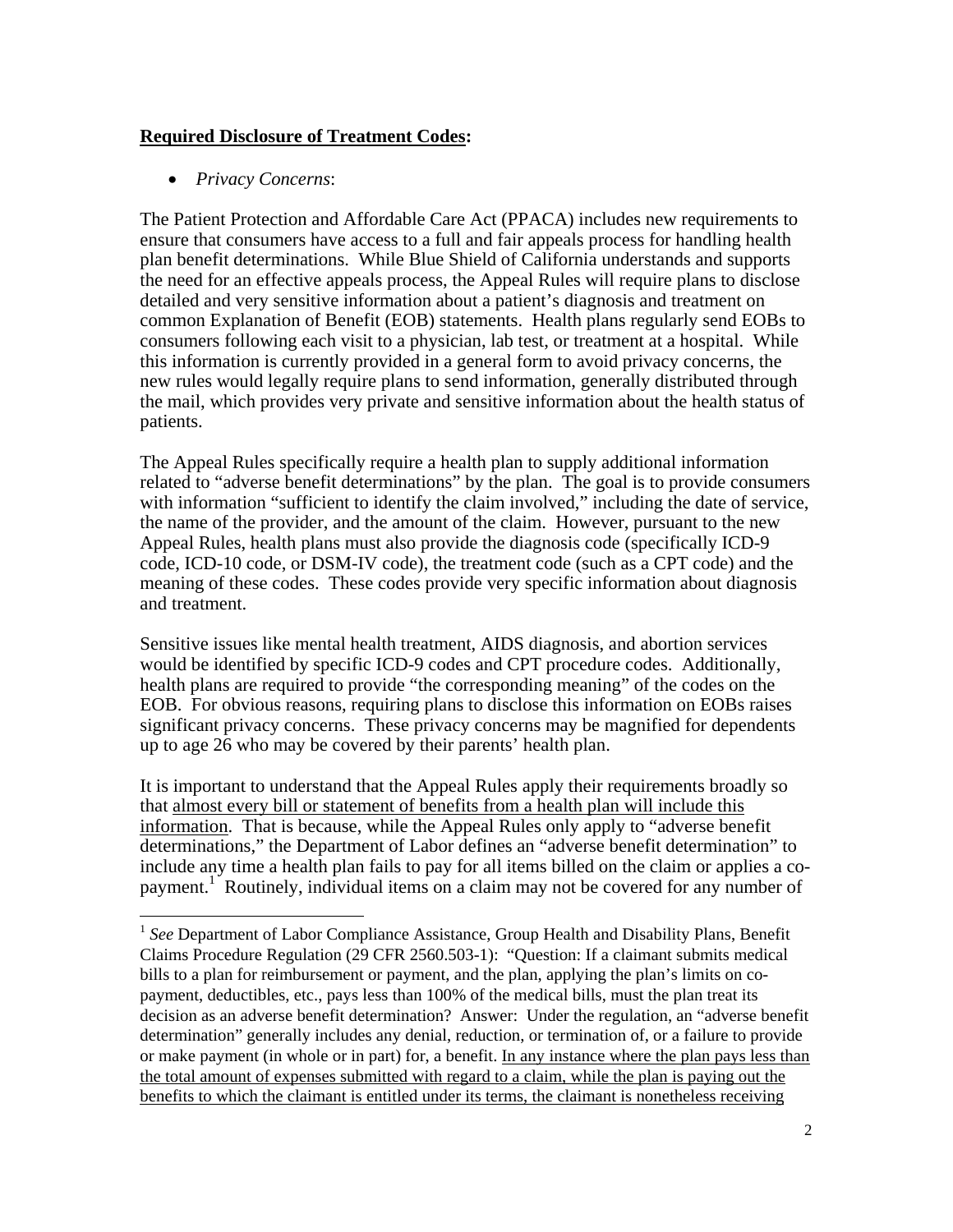reasons, including, but not limited to, claims payment rules. Moreover, plans commonly apply co-payments to services in accordance with the policy contract. Thus, the vast majority of EOBs issued by plans would be required to include ICD and CPT codes and descriptions. [Note, because of the high percentage of EOBs that include "adverse benefit determinations," for purposes of administrative efficiency it is likely that all EOBs will contain that information.] As a result, documents with sensitive (and previously private) health information will be routinely and broadly distributed. This very private information will be in mail that is commonly seen by a spouse or parent of the patient. We have attached mock-up EOBs (including the diagnosis and treatment codes) from random de-identified patient claims, along with the actual de-identified EOB sent to the patient, that we believe demonstrate the impact of these requirements.

To make the disclosure of this additional information HIPAA compliant, each EOB will need to be separately addressed and mailed to the patient only. For Blue Shield, that would mean individually mailing each EOB and not holding/bundling all EOBs for a household to be mailed in one envelope, which is the standard operating procedure allowed under current law. Blue Shield has estimated these additional postage/mailing costs to be \$4 million—\$5 million per year. Moreover, even if HIPAA concerns can be resolved in this way, this still would not address the fact that highly sensitive and private medical information will be on documents delivered in the mail that have a high risk of being seen by a spouse or parent.

The disclosure of these treatment codes goes well beyond what consumers need to identify the medical claim at issue. To bring an appeal, members need to know information related to the date of the service, the name of the provider, the general service provided, and the reason it was denied. Current EOB documents provided by plans present this information in a very general way that is sufficient to identify the service, but not to link that service to a diagnosis. For example, a visit to a doctor could specify an office visit and a lab test, but the detail would not be at the level necessary to identify diagnosis and treatment for a specific disease.

Blue Shield receives and processes, on average, 2,200 appeals per month from enrollees. Our staff is not aware of a single instance in which an enrollee indicated their ability to initiate and pursue an appeal was hampered in any way by not having the specific ICD and CPT codes from the claims involved in the appeal. Rather, our experience is that enrollees can and do very effectively pursue appeals without detailed technical codes and descriptions.

The current information provided gives the consumer sufficient information to bring an appeal without involving treatment details that could jeopardize his or her privacy.

less than full reimbursement of the submitted expenses. Therefore, in order to permit the claimant to challenge the plan's calculation of how much it is required to pay, the decision is treated as an adverse benefit determination under the regulation." Available at: http://www.dol.gov/ebsa/pdf/CAGHDP.pdf.

 $\overline{a}$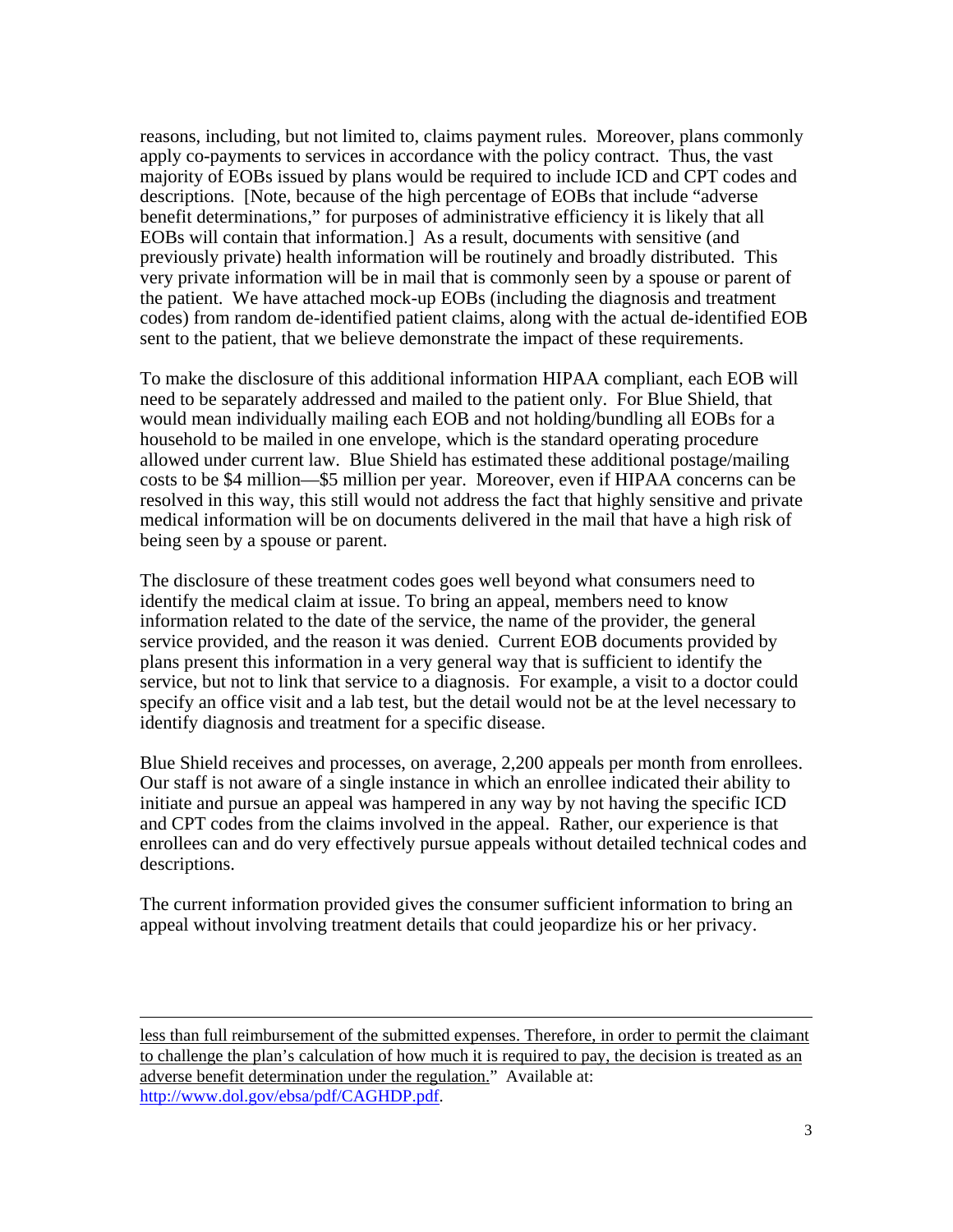Including the treatment codes raises significant privacy concerns for consumers and will not improve the appeals process.<sup>2</sup>

• *Cost of Compliance*:

 $\overline{a}$ 

To assist the agencies in their consideration of this rule, we believe it is helpful to directly discuss the estimated compliance costs for Blue Shield of California. The IFR notes that it believes that "excessive delays and inappropriate denials of health benefits are relatively rare." This limited benefit must be balanced against the anticipated costs. The IFR assumes that the additional required information can be "automatically populated" by plans and issuers. However, we estimate that it will cost \$2.5 million just to program our systems to make the changes to our EOBs necessary to provide this information. Because of the magnitude of the systems changes, this change will also take up to 12 months to implement. We believe that our experience is common in the industry. Additionally, disclosure of this data will require Blue Shield of California and other plans to mail EOBs to individuals instead of members at a cost of several million dollars each year in order to comply with HIPAA, as discussed above.

There will also be additional costs associated with having to provide notice of language assistances with each EOB and with translating the CPT and ICD descriptions into other languages (see below).

• *Recommendation*: We recommend that the requirement regarding diagnostic and treatment codes be modified so that plans are required to provide the enrollee with a copy of the claim in question on request, including any procedure and diagnostic codes noted on the claim.

# **Requirement to Provide Culturally and Linguistically Appropriate Notices:**

The IFR requires that plans provide information related to adverse benefit determinations, appeals and external review in a culturally and linguistically appropriate manner. These requirements are particularly important to Blue Shield of California considering the broad diversity of California's population. According to Census data, more than 14 million people in California, or 42 percent of the population, speak a language other than English at home.<sup>3</sup> Largely because of this diversity, California already has detailed and broad statutes and regulations on language assistance.<sup>4</sup> These standards were developed in

 $2<sup>2</sup>$  In addition, press articles have highlighted the fact that the information used in billing codes may not reflect actual diagnoses, and can cause significant confusion for patients. *See, e.g., Boston Globe*, "Beth Israel Halts Sending Insurance Data to Google," April 18, 2009 ("The coding language is not always precise enough to describe a patient's actual problem. Doctors also sometimes provide insurers with the code for the very disease they hope a test or procedure will rule out.").

 $3$  U.S. Census, "Population 5 Years and Older Speaking a Language Other Than English at Home by English-Speaking Ability by State: 2007." Available at:

http://www.census.gov/population/www/socdemo/language/ACS-12.pdf. 4 *See* "Language Assistance Programs," California Health and Safety Code §1300.67.04.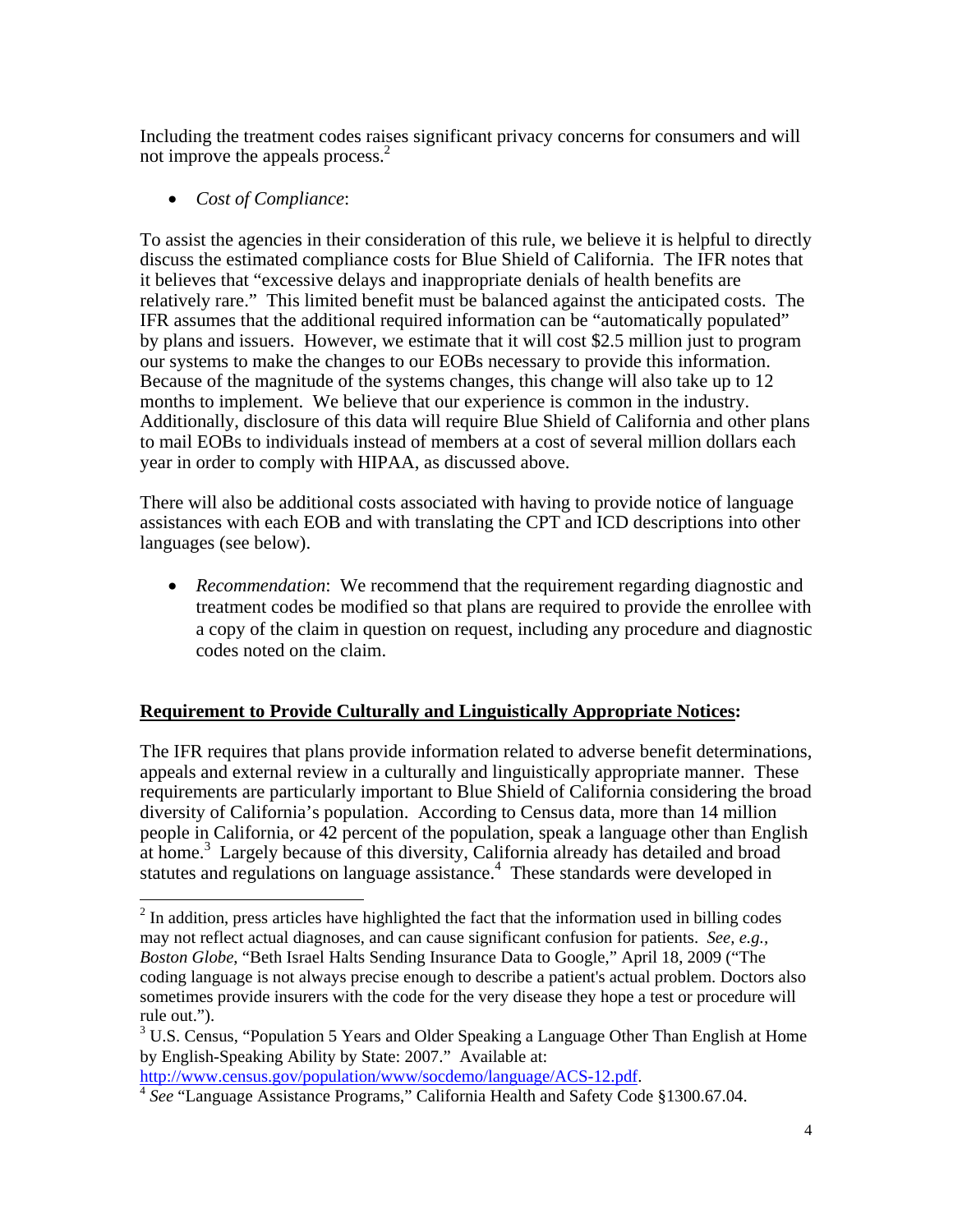coordination with advocates for non-English speaking individuals and provide a targeted approach to improve the delivery of care to these populations. We believe these rules should serve as a model for the new federal requirements. Highlighted below are a few of the important differences to consider as the Departments finalize their requirements.

# • *Threshold for Translation Requirements*:

Under the federal requirements, the threshold test for whether a group health plan must provide written documents in another language is as follows:

(A) For a plan that covers fewer than 100 participants at the beginning of a plan year, . . . [any] non-English language in which 25 percent or more of all plan participants are literate only in the same non-English language; or

(B) For a plan that covers 100 or more participants at the beginning of a plan year, . . . [any] non-English language in which the lesser of 500 or more participants, or 10 percent or more of all plan participants, are literate only in the same non-English language.

For individual plans, the test is:

 $\overline{a}$ 

For . . . a health insurance issuer offering individual health insurance coverage . . . [any] non-English language in which 10 percent or more of the population residing in the claimant's county are literate only in the same non-English language, determined in guidance published by the Secretary of Health and Human Services.

This test for group policies appears to be measured at the employer level, so that each small group plan would have to perform an assessment of its language requirements. For a small employer of 4, a single enrollee would apparently trigger a requirement that the plan provide documents in any one of the estimated 176 living languages spoken in the United States.<sup>5</sup> A family business of a specific ethnicity could also trigger the requirement to translate notices into any language. For individual plans, there will be different language requirements county-by-county, which will be very difficult for plans to administer.

A carrier cannot administer this kind of requirement on a group-by-group or individualby-individual basis. The administrative cost of being able to translate CPT, ICD-9, and treatment codes and other documents beyond common non-English languages would be enormous.

 $<sup>5</sup>$  Lewis, M. Paul (ed.), 2009. Ethnologue: Languages of the World, Sixteenth edition. Dallas,</sup> Tex.: SIL International. Online version: http://www.ethnologue.com/**.**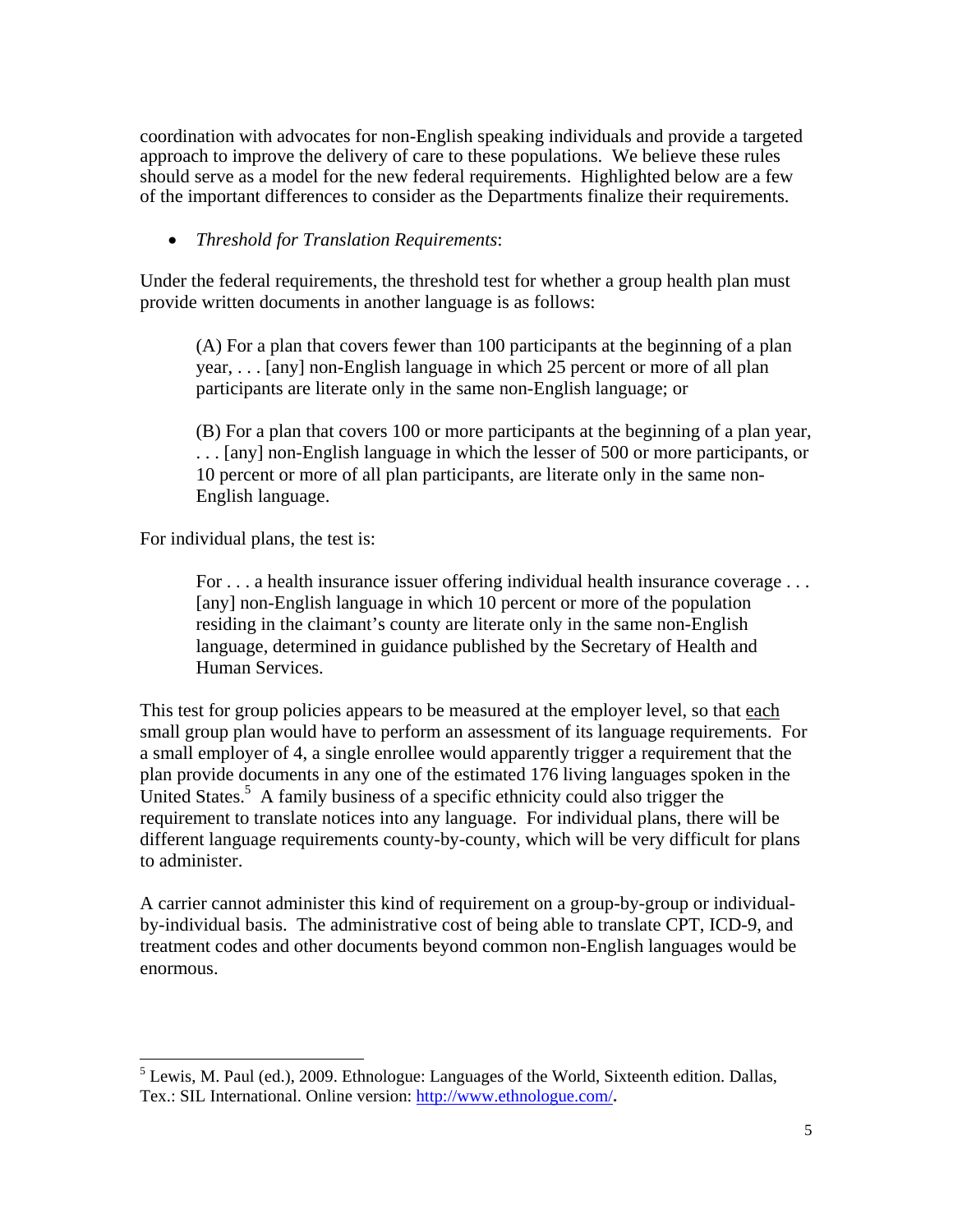Under California law, the test for a plan the size of Blue Shield is:

"A health care service plan with an enrollment of 1,000,000 or more shall translate vital documents into the top two languages other than English as determined by the needs assessment as required by this subdivision and any additional languages when 0.75 percent or 15,000 of the enrollee population, whichever number is less, indicates in the needs assessment as required by this subdivision a preference for written materials in that language."<sup>6</sup>

Pursuant to this test, Blue Shield of California provides specified written documents in English, Spanish, Chinese and Vietnamese. We believe the Departments need to carefully consider the threshold requirements so that they are not imposing unrealistic translation requirements on health plans that would impose significant costs for the benefit of a very limited population of enrollees.

• *Scope of Translated Documents*:

 $\overline{a}$ 

California law requires plans to provide written "vital documents" in threshold languages upon request. These vital documents include, for example, applications (enrollment forms); consent forms; notices pertaining to the denial, reduction, modification, or termination of services and benefits, and the right to file a grievance or appeal; and notices advising limited-English-proficient persons of the availability of free language assistance and other outreach materials. Specifically, a health care service plan's explanation of benefits or similar claim processing information that is sent to enrollees does not have to be translated, unless the document requires a response from the enrollee.<sup>7</sup> For these documents (e.g., a customized letter), a plan must provide notice that translation is available. The plan is then permitted to either read the document to the person in their preferred language over the phone, or they have up to 21 days to translate the document in writing. $\frac{8}{3}$  Thus, for Blue Shield, we are required to be able to translate specified vital documents into 1 of our 3 threshold languages and we may meet the requirement for enrollee-specific documents by having the document orally interpreted. A written translation of enrollee-specific documents is not required.

In contrast, the IFR applies to "all notices," which does not acknowledge the cost and difficulty in translating non-standardized documents. Additionally, the IFR makes no provision for interpreting documents over the phone (other than requiring that any hotlines be provided in non-English languages). Oral interpretation services can be both cost effective for less prevalent languages and convenient for enrollees.

https://www.blueshieldca.com/provider/announcements/SB853Webinar.pdf.

 $6$  Additionally, the federal Rules are based on the percentage of the population that is "literate" only in" the threshold language. The California statute is based on the percentage of the population that expresses a "preference for written materials" in the threshold language. 7 California Health and Safety Code 1367.04(a)(1)(B)(vi).

<sup>&</sup>lt;sup>8</sup> In order to provide timely access to translation, Blue Shield of California seeks to provide over the phone interpreter services (to non-threshold languages) within 10 minutes, and in-person interpreter services will be made available on request.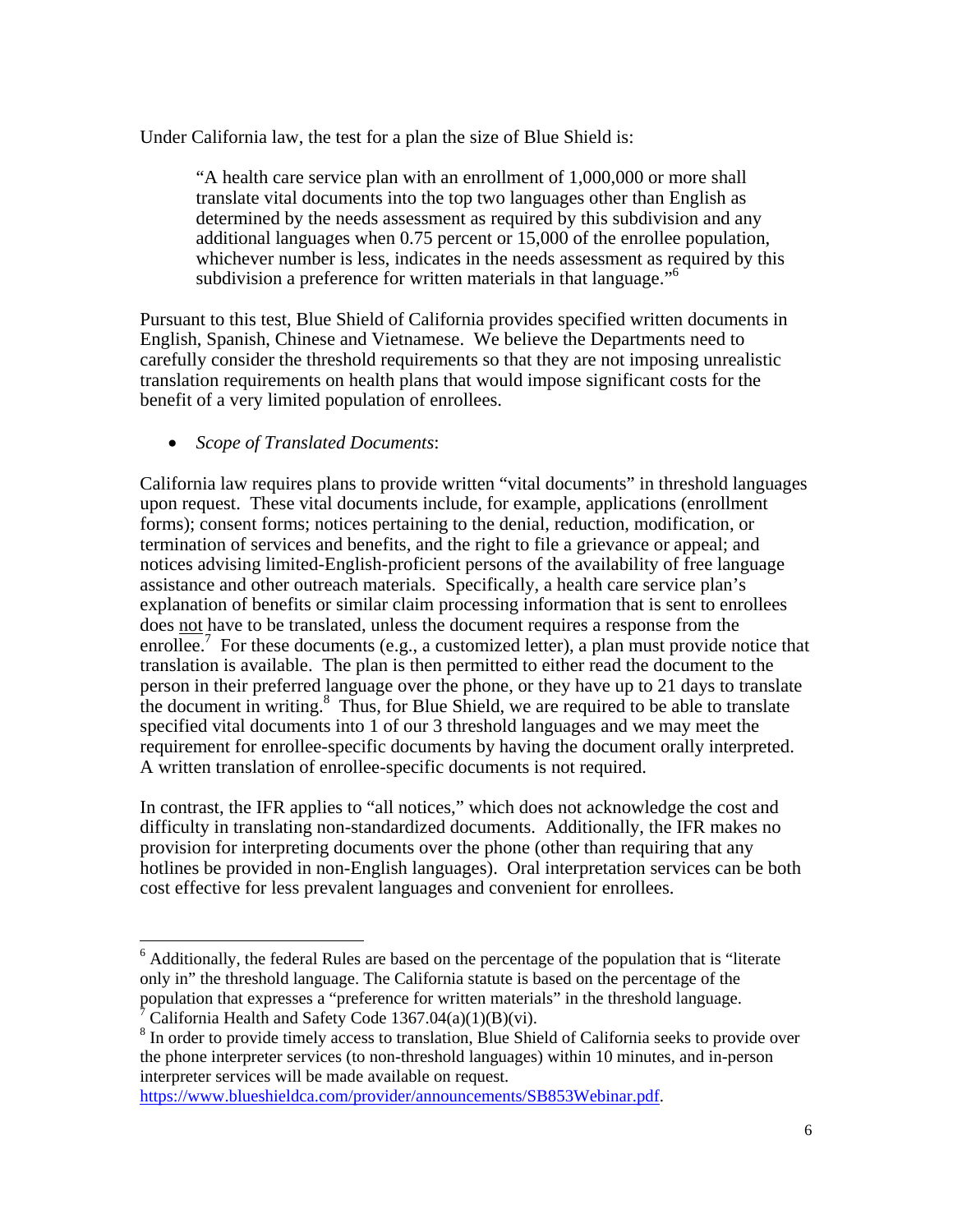Finally, the IFR requires that the plan "include a statement in the English version of all notices, prominently displayed in the non-English language [any language meeting the threshold], offering the provision of such notices in the non-English language." We understand this to mean that, at a minimum, all notices of adverse benefit determination must include this notice about translation. That would mean EOBs, denial letters, appeal response letters, etc., must include that notice. As discussed above, the plan may be required to offer translation in a very large number of languages. Thus, the notice that would have to be included could be many pages. Under California law, the plan is required to give a written notice of language assistance in 13 specified languages and in three languages by another regulator. The larger takes up a full page and must be sent with enrollment materials (we also include it in our evidences of coverage) and with specified vital documents. There is no requirement that it accompany every EOB or other "notice." If Blue Shield is required to expand this notice to a dozen, or even 50 or more, languages, and include it along with every "notice," that is going to result in a very material increase in printing and mailing costs.

• *Cost of Compliance*:

The IFR says that the Departments were unable to estimate the cost of providing notices in a linguistically and culturally appropriate manner. However, the Departments "believe the overall costs to be small as only a small number of plans are believed to be affected." It is impossible to accurately estimate the costs of complying with these new language requirements until we fully understand the number of languages and the scope of documents that will have to be translated. We do believe these costs will be significant, both for reprogramming our systems and for ongoing translation requirements. This cost is in addition to California's state-mandated translation requirements that we believe effectively serve the needs of non-English speaking consumers.

• *Recommendation*: We recommend that the IFR more closely model the translation requirements of California and other states that have working models providing culturally and linguistically appropriate communications to enrollees. If a state has requirements that address certain minimum standards for providing translation services, the plan should be permitted to comply by following those state standards. Administrative Services Only (ASO) plans should be able to comply by following the same state standards.

# **Scope of External Review – Self-Funded Accounts:**

California has for many years had a very robust statutory external review program for resolution of disputes involving medical necessity, experimental/investigational denials, and other clinical decisions. That independent medical review (IMR) program substantially tracks all of the provisions of the NAIC model program and applies to all plans issued on an underwritten basis. Thus, enrollees in underwritten plans in California have access to and will continue to have access to appropriate IMR programs in compliance with the requirements of the IFR.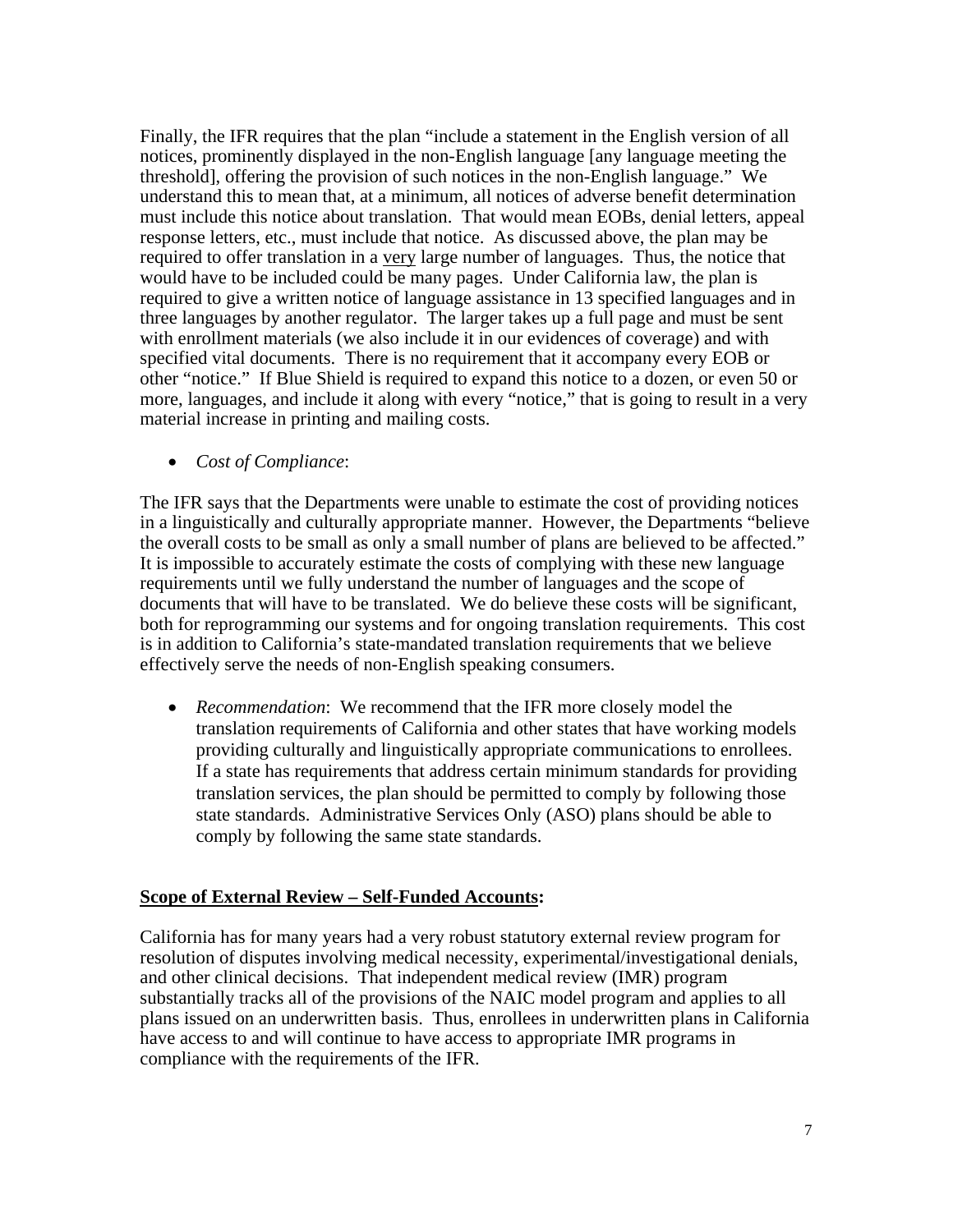However, that IMR program does not apply to and is not available to enrollees in selffunded (ASO) plans of employers. Thus, the federal model outlined in the IMR would apply for those enrollees. We understand the IFR to describe a scope of disputes eligible for IMR that is broader than that in California (and almost all other states with IMR statutes) and with the NAIC model itself. The NAIC model and the California IMR program apply to disputes relating to, essentially, clinical decisions (medical necessity, experimental/investigational, level of care, etc.). They do not apply to pure coverage disputes; i.e., to instances in which the services are not covered regardless of any clinical factors (e.g., excluded services, services beyond benefit maximums, etc.). The IFR states that the federal IMR model, which would apply to self-funded employer plans in California, would extend IMR to benefit/coverage disputes – beyond the scope of the NAIC and California models. And those IMR decisions relating to the plan's coverage denials would be binding on the self-funded plan.

We believe that this is an inappropriate expansion of the scope of IMR. The federal model should track, and not exceed, the scope of IMR described in the NAIC model. Self-funded employers should not be subject to binding decisions of third parties relating to pure coverage decisions; those disputes should be resolved through existing ERISA remedies.

• *Recommendation:* We recommend that the IFR be modified so that the scope of IMR for the federal model, applicable to self-funded employer plans in California, be modified to mirror the scope of "adverse determinations" eligible for IMR in the NAIC model act.

# **Conflicting Times in Handling Appeals**:

With respect to an appeal of an adverse benefit determination, the IFR requires as follows:

"The plan or issuer must provide the claimant, free of charge, with any new or additional evidence considered, relied upon, or generated by the plan or issuer (or at the direction of the plan or issuer) in connection with the claim; such evidence must be provided as soon as possible and sufficiently in advance of the date on which the notice of final internal adverse benefit determination is required to be provided under 29 CFR 2560.503-1(i) to give the claimant a reasonable opportunity to respond prior to that date."

Under California law, we have an obligation to respond to an appeal within 30 calendar days. If we do not respond in a timely fashion we are subject to fines by the regulator. [Note, the requirement under ERISA is for a response in 60 days – the same issue described below would occur with respect to plans governed by ERISA, only the number of days would be different.] Many of those appeals (particularly, but not exclusively, appeals of clinical matters) involve the plan obtaining and relying on new information and that information commonly takes some time to receive. Thus, Blue Shield would be required to provide newly developed information to the enrollee, allow them a reasonable opportunity to respond, and still give them a written determination within the time-frames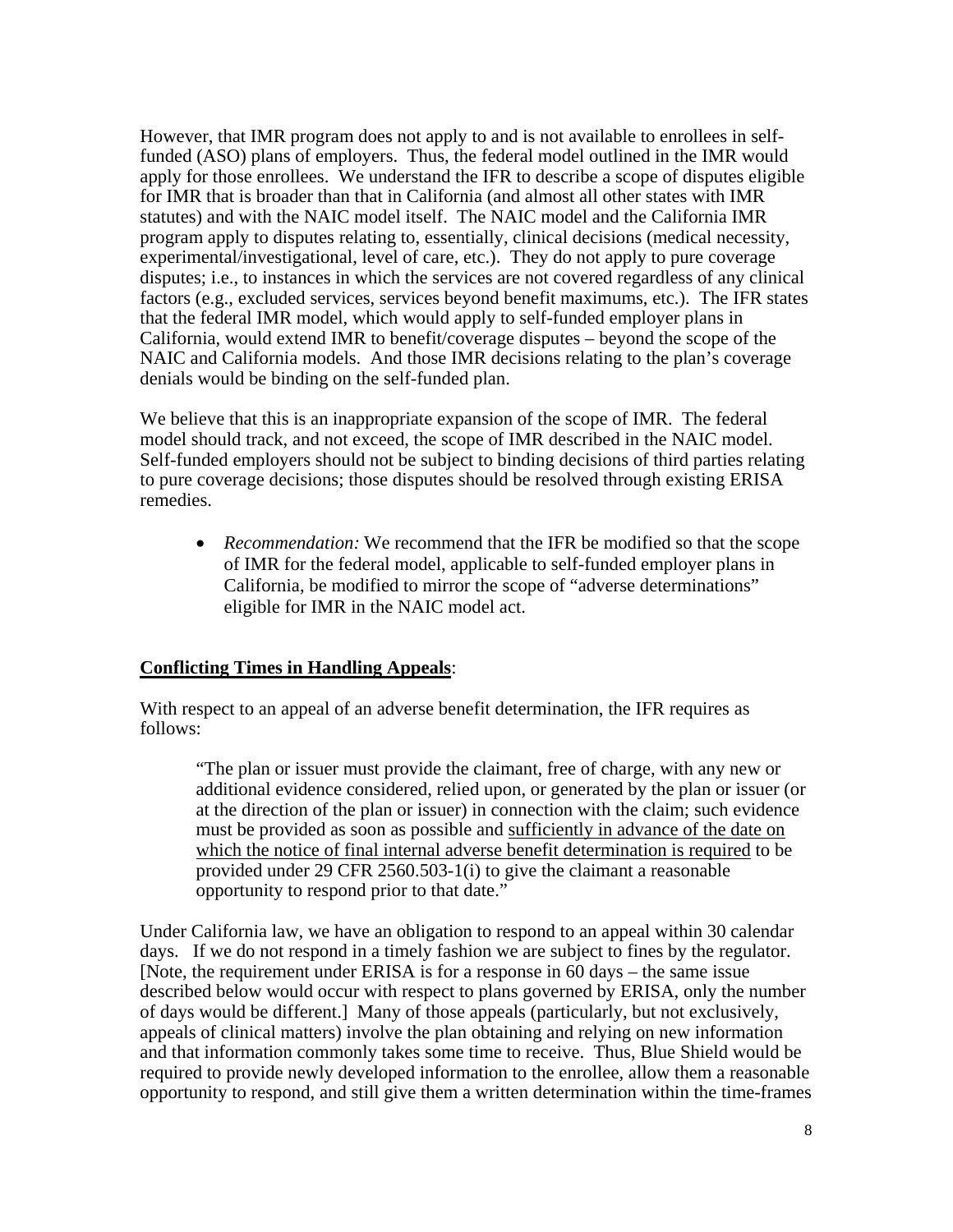required by state law. Currently Blue Shield processes virtually 100 percent of its appeals within the required 30 day period. However, only 32% are resolved before the  $20<sup>th</sup>$  day, only about half are resolved earlier than 25 days, and the remaining half are resolved between the  $25<sup>th</sup>$  and the 30<sup>th</sup> day.

Thus, it unclear how the plan can comply with the requirement to give the enrollee advance notice of the new information and a reasonable opportunity to respond and, at the same time, send a timely final determination letter as required by California law (or by ERISA).

• *Recommendation:* We recommend that this requirement be modified so that the plan can send a notice of final determination which identifies what additional or new information was obtained and relied upon. The enrollee would then be provided with an opportunity to request a copy of the additional information and to respond to the determination. In the alternative, the IFR should be modified to state that, if applicable state or federal law or regulations do not provide sufficient time before the appeal must be finalized, then the plan can provide the new evidence to the enrollee in a preliminary final determination letter which is then deemed to be final if the enrollee does not respond and request further consideration within the next 30 days.

Blue Shield of California remains committed to making health reform a success, and we look forward to working cooperatively on this and other issues to expand affordable access to health care.

Sincerely,

sethQ Jacol

Seth Jacobs

Senior Vice President and General Counsel, Blue Shield of California

Enclosures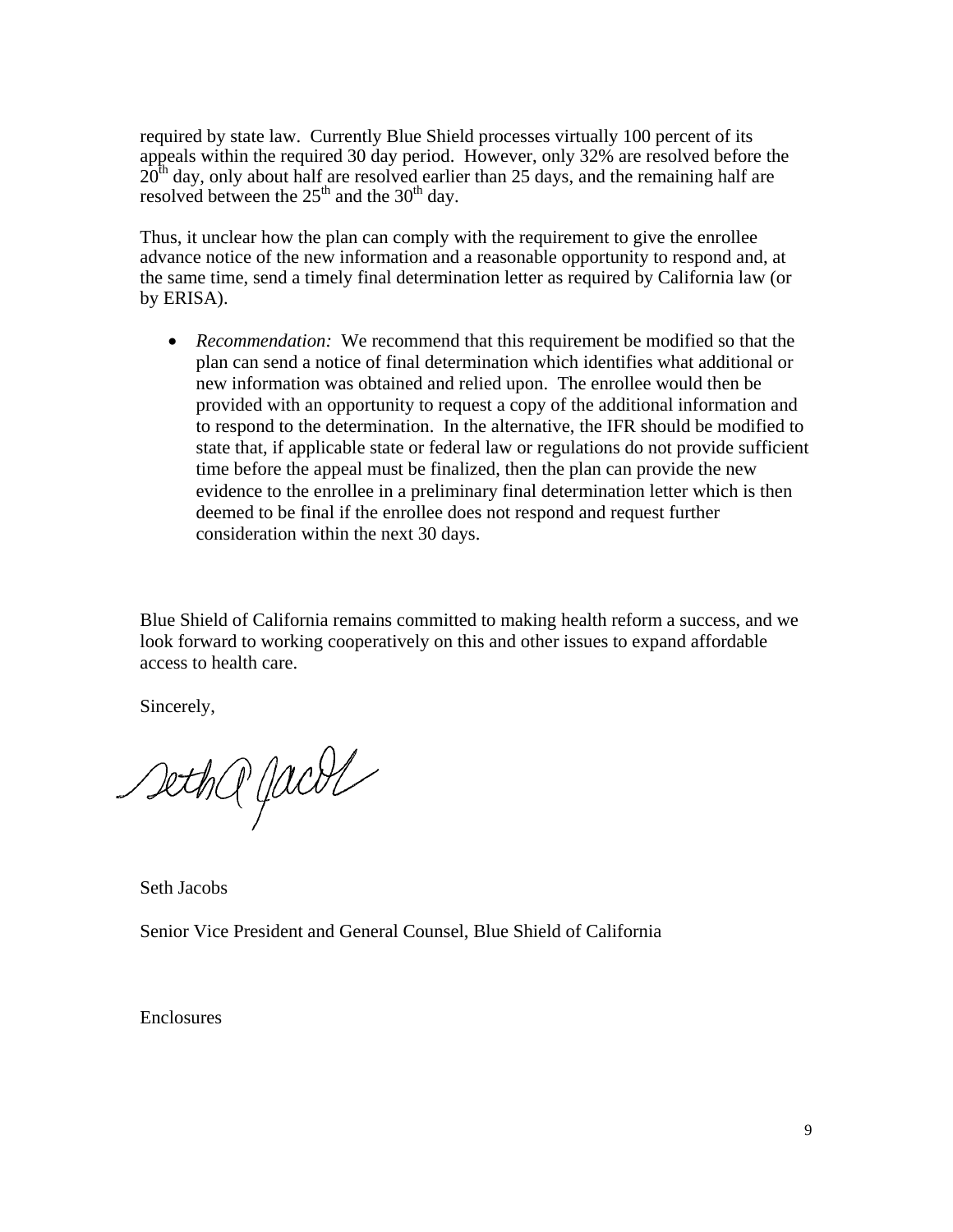| Tom Jones       | This is NOT a Bill                                  |
|-----------------|-----------------------------------------------------|
| 1234 Elm Drive  | This Explanation of Benefits (EOB) is to notify you |
| Anytown, Calif. | That we have processed your claim. It clarifies     |
|                 | your payment responsibility or reimbursement.       |

 $\epsilon$ 

#### CLAIM SUMMARY AT A GLANCE

 $\frac{1}{\rho}m_{\mu}$ 

| Patient: Tom Jones               | Subscriber ID: XXXXXXXX                                                                                                                                         | Claim No.: YYYYYYYYY |
|----------------------------------|-----------------------------------------------------------------------------------------------------------------------------------------------------------------|----------------------|
| Provider Name/Address            | Anytown Medical Center Lab                                                                                                                                      |                      |
| Patient Responsibility:          | \$18.56                                                                                                                                                         |                      |
| Amount We Paid                   | \$64.32                                                                                                                                                         |                      |
| Network Saving:                  | \$103.38                                                                                                                                                        |                      |
| Amount Bill by Provider \$196.17 |                                                                                                                                                                 |                      |
|                                  | Diagnoses Billed by Provider: V8 = Asymptomatic human immunodeficiency virus (hiv) infection status<br>$V$ 58.69 = Long-term (current) use of other medications |                      |

### DETAIL:

×

| Service<br><b>Date</b> | Type of Service Amount<br>Procedure Code Billed |          | Amount<br>Allowed | Non-<br>Covered | Paid<br>Note |
|------------------------|-------------------------------------------------|----------|-------------------|-----------------|--------------|
| 05/04/10               | Outpt Lab/Xray \$196.17<br>64435                |          | \$92.78           | \$ 0.00         | \$18.56      |
|                        | Claim Total                                     | \$196.17 | \$92.78           | \$ 0.00         | \$18.56      |

Notes:

Contracting physicians and health care providers agree to accept the allowable amount as payment in full. 1. The subscriber is responsible only for deductible, cop-payment amounts and non-covered amounts.

#### Procedure Code Descriptions:

87536 = Infection agent detection by nucleic acid (DNA or RNA): HIV-1 quantification

[See reverse side for important information including appeal rights]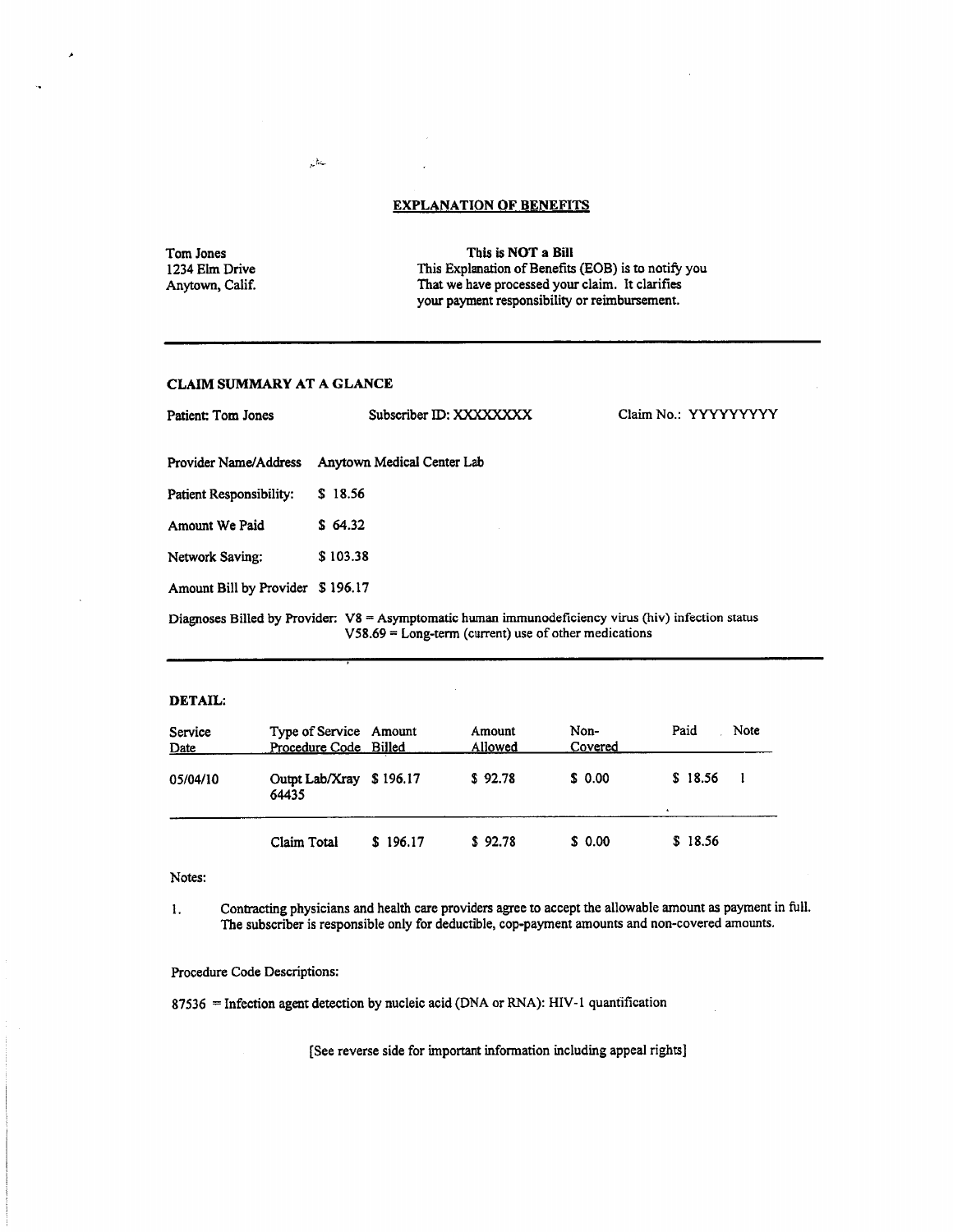

**Blue Shield of California** 

**EXPLANATION OF BENEFITS** 

## This is NOT a Bill

Retain for your records along with any provider bills.

This Explanation of Benefits (EOB) is to notify you that we have processed your claim. It clarifies your payment responsibility or reimbursement.

Your claim information is also available in the My Health Plan section of www.mylifepath.com. If you have any questions about this document or your benefits. please call us at (800) 200-3242.

# **CLAIM SUMMARY AT A GLANCE**

| Patient:                                                                                      |                      | Subscriber ID:                                                    | Claim Number: |  |
|-----------------------------------------------------------------------------------------------|----------------------|-------------------------------------------------------------------|---------------|--|
| Patient responsibility:<br>(Amount you paid or owe to provider.)                              | \$18.56              | Your claim was received 05/14/10 and processed in 4 days,         |               |  |
| Amount we paid:                                                                               | \$74.23              | We paid CEDARS SINAI MEDICAL CENTER.                              |               |  |
| Network savings:<br>(Amount saved by using a network provider.)<br>Amount billed by Provider: | \$103.38<br>\$196.17 | <b>Deductible Status</b><br>The deductible has been met for 2010. |               |  |

#### **DETAIL** Provider: CEDARS SINAI MEDICAL CENTER

|                 | TIERIIER HASPIRI, TES                   |                                                     |                                                               |                   |                | Patient Responsibility                                        |                           |              |  |
|-----------------|-----------------------------------------|-----------------------------------------------------|---------------------------------------------------------------|-------------------|----------------|---------------------------------------------------------------|---------------------------|--------------|--|
| Service<br>Date | Type of Service and<br>Procedure Number | Amount<br>Billed<br>Provider billed<br>for services | Amount<br>Allowed<br>Preferred providers<br>accept as navment | Amount<br>We Paid | Non<br>Covered | Deductible<br>You pay provider<br>before we begin<br>payments | Copayment/<br>Coinsurance | <b>Notes</b> |  |
| 05/04/10        | OUTPT LAB/X-RAY                         | 196.171                                             | 92.791                                                        | 74.231            | 0.001          | 0.001                                                         | 18.561                    |              |  |
|                 | Claim Totals:                           | 196.17                                              | 92.79                                                         | 74.23             | 0.001          | 0.001                                                         | 18.561                    |              |  |

#### Messages

We have received a claim for the above referenced amount and have paid our full liability directly to the provider of service.

Thank you for choosing Blue Shield.

To see the extra services and support available to you, go to www.mylifepath.com.

Issue Date: 05/18/10 EOB Number: Page: 1 of 2

Please see reverse side for more information.

Group ID: Group Name: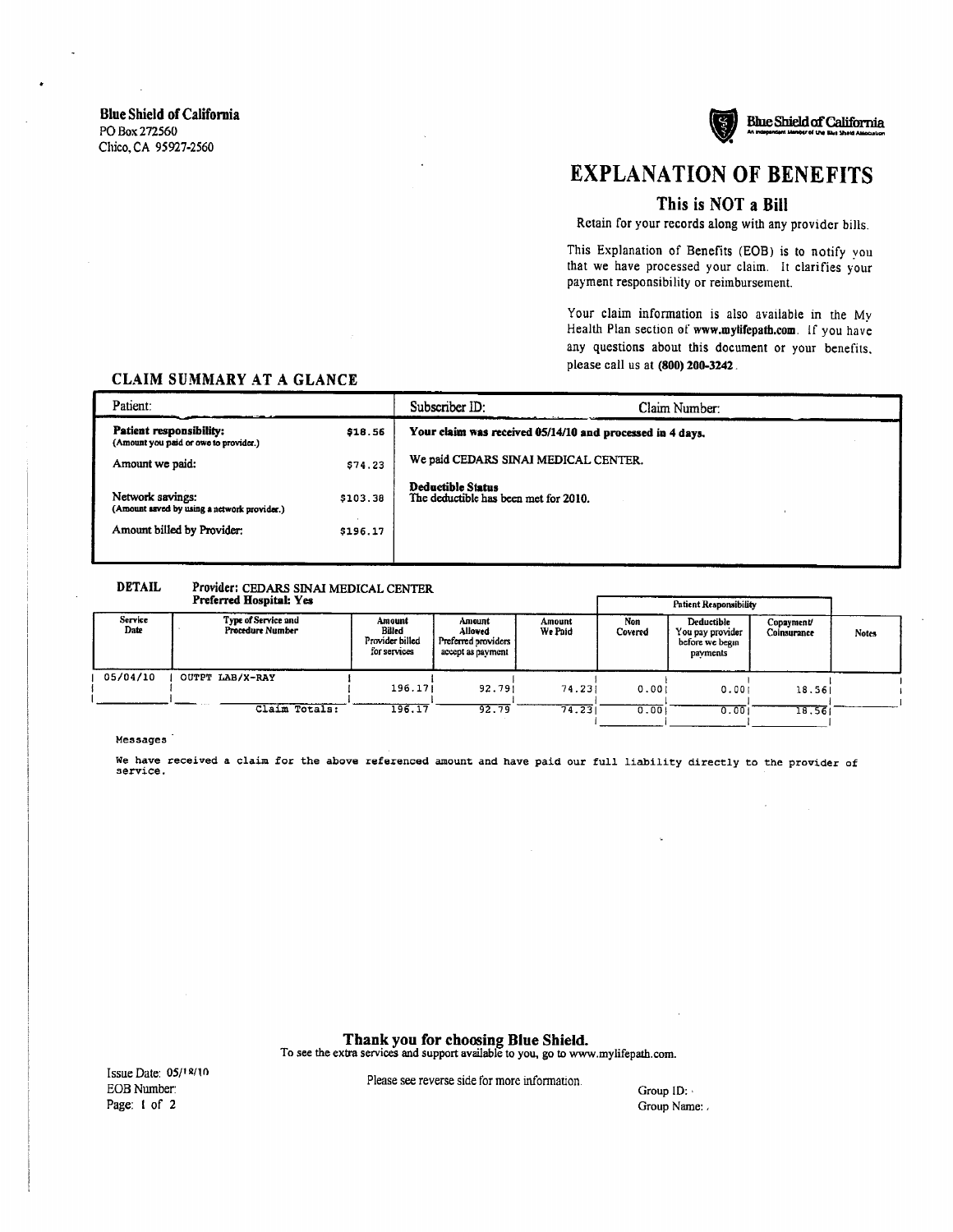J.

Mother Jane Doe 1234 Myrtle Drive Anytown, Calif.

This is NOT a Bill This Explanation of Benefits (EOB) is to notify you<br>That we have processed your claim. It clarifies<br>your payment responsibility or reimbursement.

#### CLAIM SUMMARY AT A GLANCE

| Patient: Daughter Sara Doe         |            | Subscriber ID: XXXXXXXX                                                                                                                                                              | Claim No.: YYYYYYYYY |
|------------------------------------|------------|--------------------------------------------------------------------------------------------------------------------------------------------------------------------------------------|----------------------|
| Provider Name/Address              |            | Religious Hospital, Anytown, Calif.                                                                                                                                                  |                      |
| Patient Responsibility:            | S          | 50.00                                                                                                                                                                                |                      |
| Amount We Paid                     | \$1,830.00 |                                                                                                                                                                                      |                      |
| Network Saving:                    | S.         | 995.00                                                                                                                                                                               |                      |
| Amount Bill by Provider \$2,875.00 |            |                                                                                                                                                                                      |                      |
|                                    |            | Diagnoses Billed by Provider: $301.3$ = Explosive Personality Disorder<br>$300.9$ = Unspecified nonpsychotic mental disorder<br>$V11.8$ = Personal history of other mental disorders |                      |

#### DETAIL:

| Service  | Type of Service Amount<br>Procedure Code Billed |          | Amount      | Non-    | Paid | Note |
|----------|-------------------------------------------------|----------|-------------|---------|------|------|
| Date     |                                                 |          | Allowed     | Covered |      |      |
| 05/06/10 | Room Charge                                     | \$38.00  | [See below] |         |      |      |
| 05/06/10 | Outpt Lab/Xray<br>36415                         | \$32.00  | [See below] |         |      |      |
| 05/06/10 | Outpt Lab/Xray \$32.00<br>36415                 |          | [See below] |         |      |      |
| 05/06/10 | Outpt Lab/Xray \$311.00<br>80053                |          | [See below] |         |      |      |
| 05/06/10 | Outpt Lab/Xray \$261.00<br>80100                |          | [See below] |         |      |      |
| 05/06/10 | Outpt Lab/Xray \$141.00<br>80164                |          | [See below] |         |      |      |
| 05/06/10 | Outpt Lab/Xray \$175.00<br>80196                |          | [See below] |         |      |      |
| 05/06/10 | Outpt Lab/Xray \$90.00<br>81001                 |          | [See below] |         |      |      |
| 05/06/10 | Outpt Lab/Xray \$97.00<br>81025                 |          | [See below] |         |      |      |
| 05/06/10 | Outpt Lab/Xray<br>82003                         | \$274.00 | [See below] |         |      |      |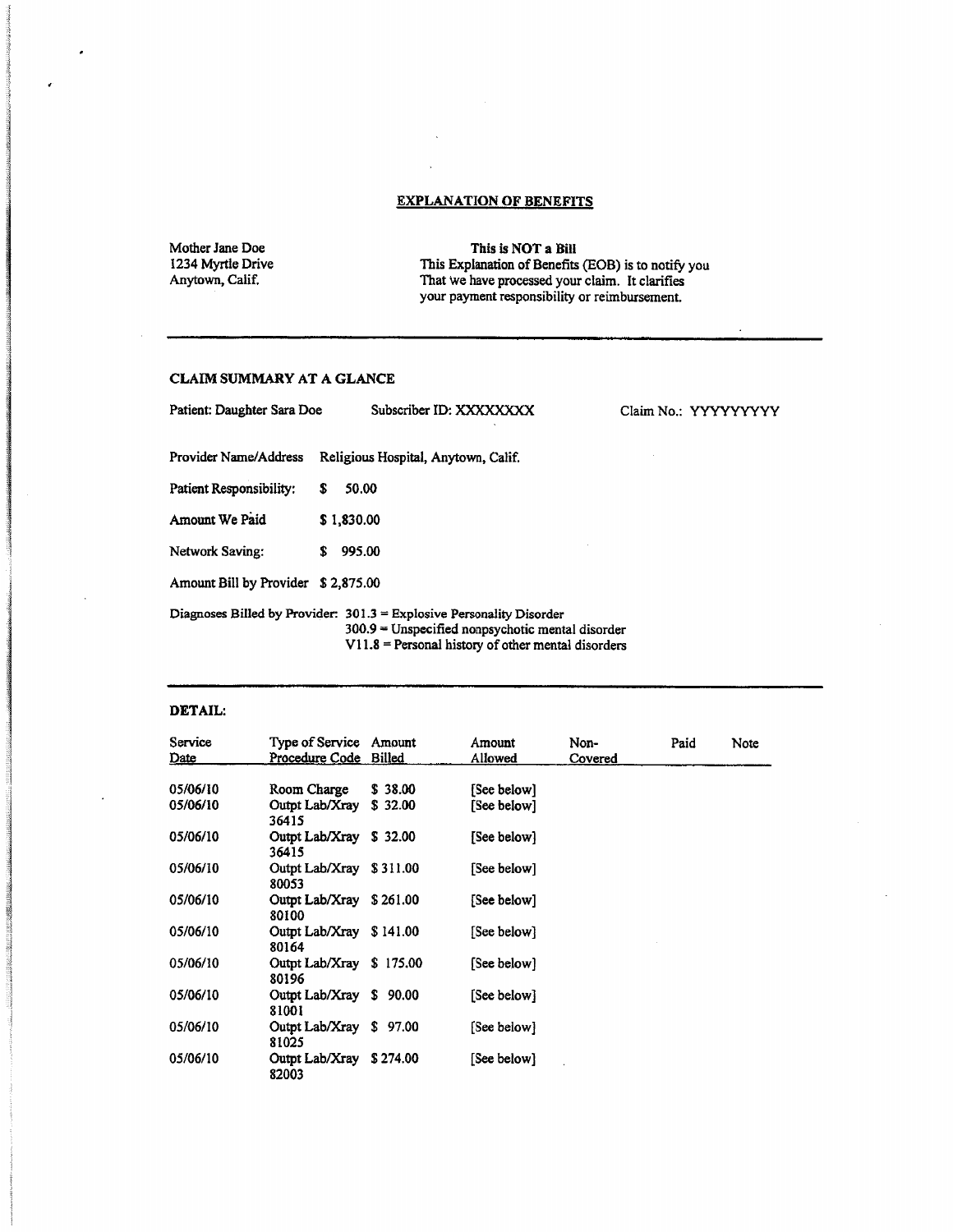| 05/06/10 | <b>ER Clinic</b><br>99284-25 | \$1075.00 | [See below] |         |           |  |
|----------|------------------------------|-----------|-------------|---------|-----------|--|
|          | Claim Total                  | \$2875.00 | \$1880.00   | \$ 0.00 | \$1830.00 |  |

Notes:

Contracting physicians and health care providers agree to accept the allowable amount as payment in 1. full. The subscriber is responsible only for deductible, cop-payment amounts and non-covered amounts.

#### Procedure Code Descriptions:

 $36415$  = Collection of venous blood by venipuncture

- 80053 = Complete metabolic blood panel test
- 80100 = Drug screen, qualitative; multiple drug classes chromatographic method
- 80164 = Therapeutic drug assay dipropylacetic acid (valproic acid)
- 80196 = Therapeutic drug assay Salicylate
- $81001 =$  Urinalysis, automated, with microscopy
- $81025$  = Urine pregnancy test, by visual color comparison methods
- 82003 = Blood chemistry acetaminophen
- 82055 = Blood chemistry alcohol (ethanol)
- 85025 = Hematology complete (CBC), automated (Hbg, Hct, RBC, WBC and platelet count) and automated differential WBC count
- 99284-25 = Emergency department visit for evaluation and management of a patient. significant, separately identifiable evaluation

[See reverse side for important information including appeal rights]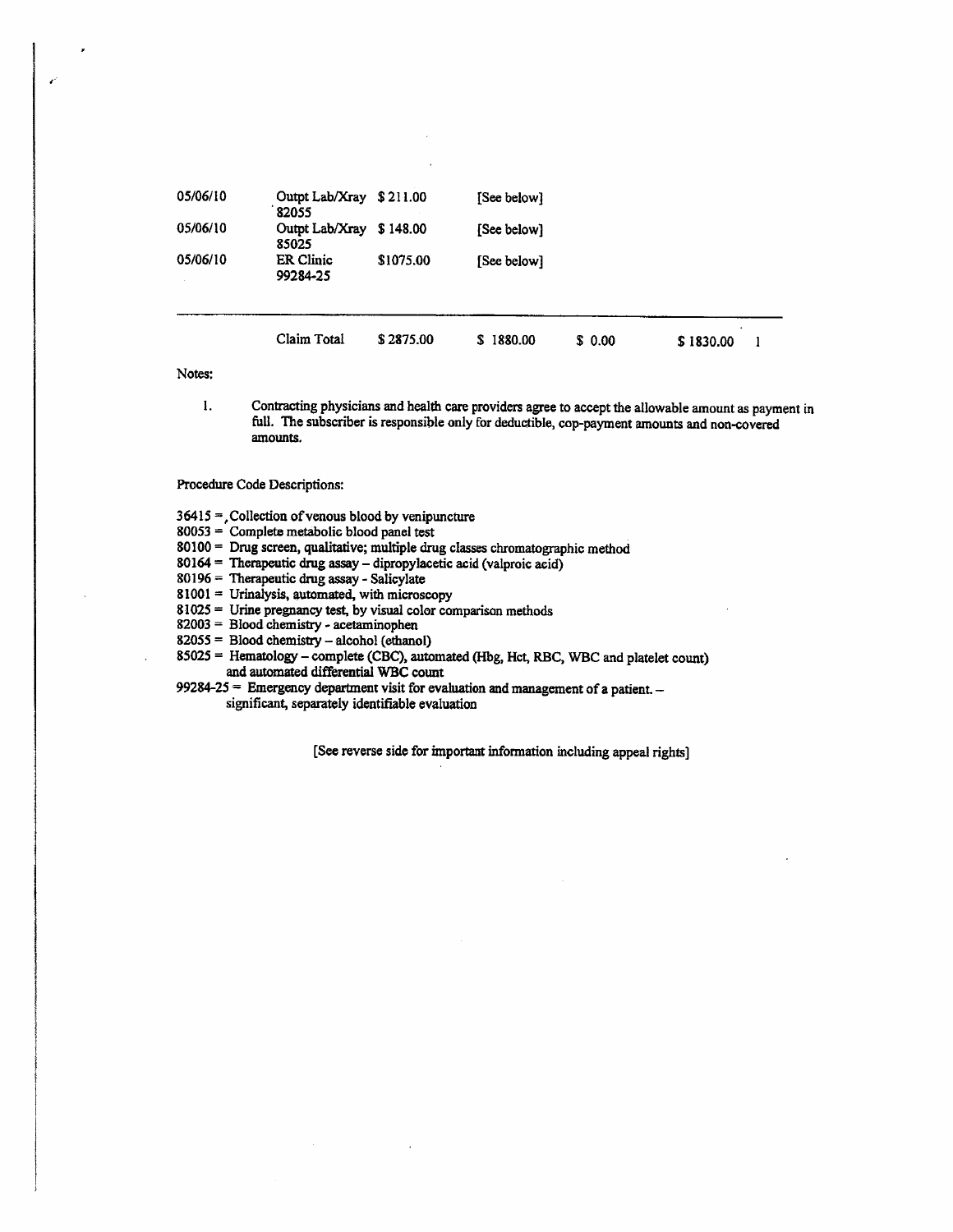## This is NOT a Bill

Retain for your records along with any provider bills.

This Explanation of Benefits (EOB) is to notify you that we have processed your claim. It clarifies your payment responsibility or reimbursement.

Your claim information is also available in the My Health Plan section of www.mylifepath.com. If you have any questions about this document or your benefits, please call us at (800) 424-6521.

# CLAIM SUMMARY AT A GLANCE

| Patient-<br>79.<br>$-225 - 12$                                   |            | Subscriber $ID: 1257$<br>Claim Number: $20+$              |
|------------------------------------------------------------------|------------|-----------------------------------------------------------|
| Patient responsibility:<br>(Amount you paid or owe to provider.) | \$50.00    | Your claim was received 05/18/10 and processed in 3 days. |
| Amount we paid:                                                  | \$1,830.00 | We paid METHODIST HOSP OF SOUTHERN.                       |
| Network savings:<br>(Amount saved by using a network provider.)  | \$995.00   | Deductible Status<br>This plan has no deductible.         |
| Amount billed by Provider:                                       | \$2,875.00 |                                                           |
|                                                                  |            |                                                           |

#### **DETAIL** Provider: >

|                 |                                         |                                                            |                                                               |                          |                | <b>Patient Responsibility</b>                                 |                           |              |
|-----------------|-----------------------------------------|------------------------------------------------------------|---------------------------------------------------------------|--------------------------|----------------|---------------------------------------------------------------|---------------------------|--------------|
| Service<br>Date | Type of Service and<br>Procedure Number | <b>Amount</b><br>Billed<br>Provider billed<br>for services | Amount<br>Allowed<br>Preferred providers<br>accept as payment | <b>Amount</b><br>We Paid | Non<br>Covered | Deductible<br>You pay provider<br>before we begin<br>payments | Copayment/<br>Coinsurance | <b>Notes</b> |
| 05/06/10        | <b>SUPPLIES</b>                         | 38.001                                                     | 1880.001                                                      | 1830.001                 | 0.001          | 0.001                                                         | 50.001                    |              |
| 05706710        | OUTPT LAB/X-RAY                         | 32.001                                                     | $\overline{\phantom{a}}$                                      |                          |                |                                                               |                           |              |
| 05/06/10        | OUTPT LAB/X-RAY                         | 311.001                                                    |                                                               |                          |                |                                                               |                           |              |
| 05/06/10        | <b>OUTPT LAB/X-RAY</b>                  | 261.00                                                     |                                                               |                          |                |                                                               |                           |              |
| 05/06/10        | OUTPT LAB/X-RAY                         | 141.001                                                    |                                                               |                          |                |                                                               |                           |              |
| 05/06/10        | OUTPT LAB/X-RAY                         | 90.00j                                                     |                                                               |                          |                |                                                               |                           |              |
| 05706710        | OUTPT LAB/X-RAY                         | 87.001                                                     |                                                               |                          |                |                                                               |                           |              |
| 05/06/10        | OUTPT LAB/X-RAY                         | 274.001                                                    |                                                               |                          |                |                                                               |                           |              |
| 05/06/10        | OULPT LAB/X-RAY                         | 211,001                                                    |                                                               |                          |                |                                                               |                           |              |
| 05/06/10        | OUTPT LAB/X-RAY                         | 148.00                                                     |                                                               |                          |                |                                                               |                           |              |
|                 |                                         |                                                            |                                                               |                          |                |                                                               |                           |              |

Issue Date: 05/21/10 EOB Number: Page: 1 of 3

Please see reverse side for more information.

Group IP. Group NL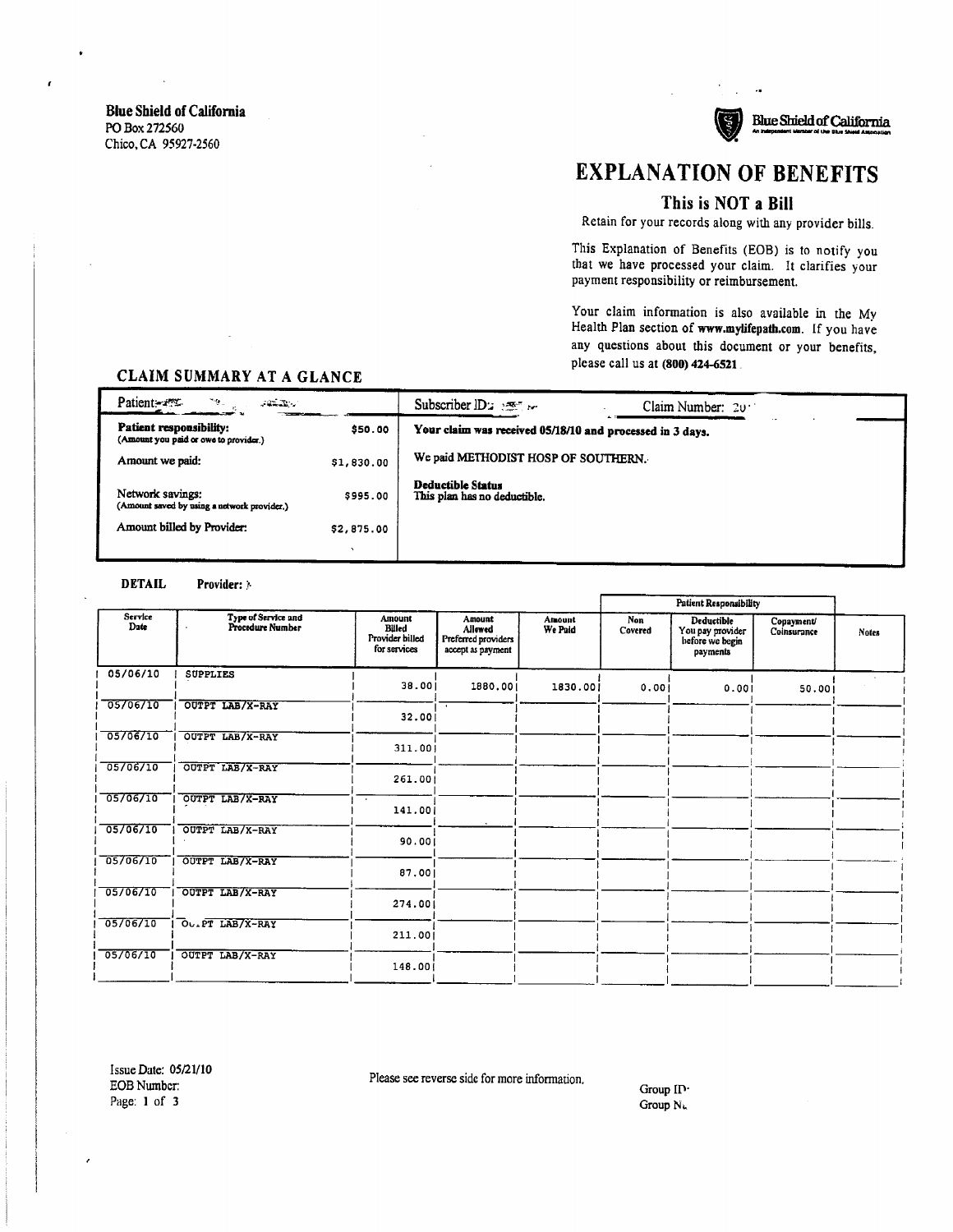Mother Smith 1234 Elm Drive Anytown, Calif.

 $\hat{\mathbf{a}}$ 

This is NOT a Bill This Explanation of Benefits (EOB) is to notify you That we have processed your claim. It clarifies your payment responsibility or reimbursement.

 $\ddot{\phantom{a}}$ 

 $\vdots$ 

## **CLAIM SUMMARY AT A GLANCE**

| Patient: Daughter Smith          | Subscriber ID: XXXXXXXX                                         | Claim No.: YYYYYYYYY |
|----------------------------------|-----------------------------------------------------------------|----------------------|
|                                  | Provider Name/Address Planned Parenthood - Anytown, Calif       |                      |
| Patient Responsibility:          | \$51.25                                                         |                      |
| Amount We Paid                   | \$205.10                                                        |                      |
| Network Saving:                  | \$655.74                                                        |                      |
| Amount Bill by Provider \$912.00 |                                                                 |                      |
|                                  | Diagnoses Billed by Provider: 635.50 - Legally induced abortion |                      |

#### DETAIL:

| Service<br>Date | Type of Service Amount<br>Procedure Code Billed |          | Amount<br>Allowed | Non-<br>Covered | Paid     | Note         |
|-----------------|-------------------------------------------------|----------|-------------------|-----------------|----------|--------------|
| 06/03/10        | Surgical<br>64435                               | \$ 80.00 | \$0.00            | \$ 0.00         | \$ 0.00  |              |
| <b>06/30/10</b> | OB Surgeon<br>59840                             | \$760.00 | \$256.26          | \$ 0.00         | \$205.01 | $\mathbf{2}$ |
| 06/30/10        | OB Surgeon<br>59840                             | \$72.00  | \$0.00            | \$0.00          | \$ 0.00  | 3            |
|                 | Claim Total                                     | \$912.00 | \$256.26          | \$ 0.00         | \$205.01 |              |

#### Notes:

 $\mathbf{1}$ . This procedure is included with payment for another procedure performed on the same day.

 $2.$ Contracting physicians and health care providers agree to accept the allowable amount as payment in full. The subscriber is responsible only for deductible, cop-payment amounts and non-covered amounts.

 $3.$ Based on the patient's history, this service is not medically necessary

#### Procedure Code Descriptions:

64435 = Injection, anesthetic agent, sciatic nerve, single  $59840$  = Induced abortion, by dilation and curettage

[See reverse side for important information including appeal rights]